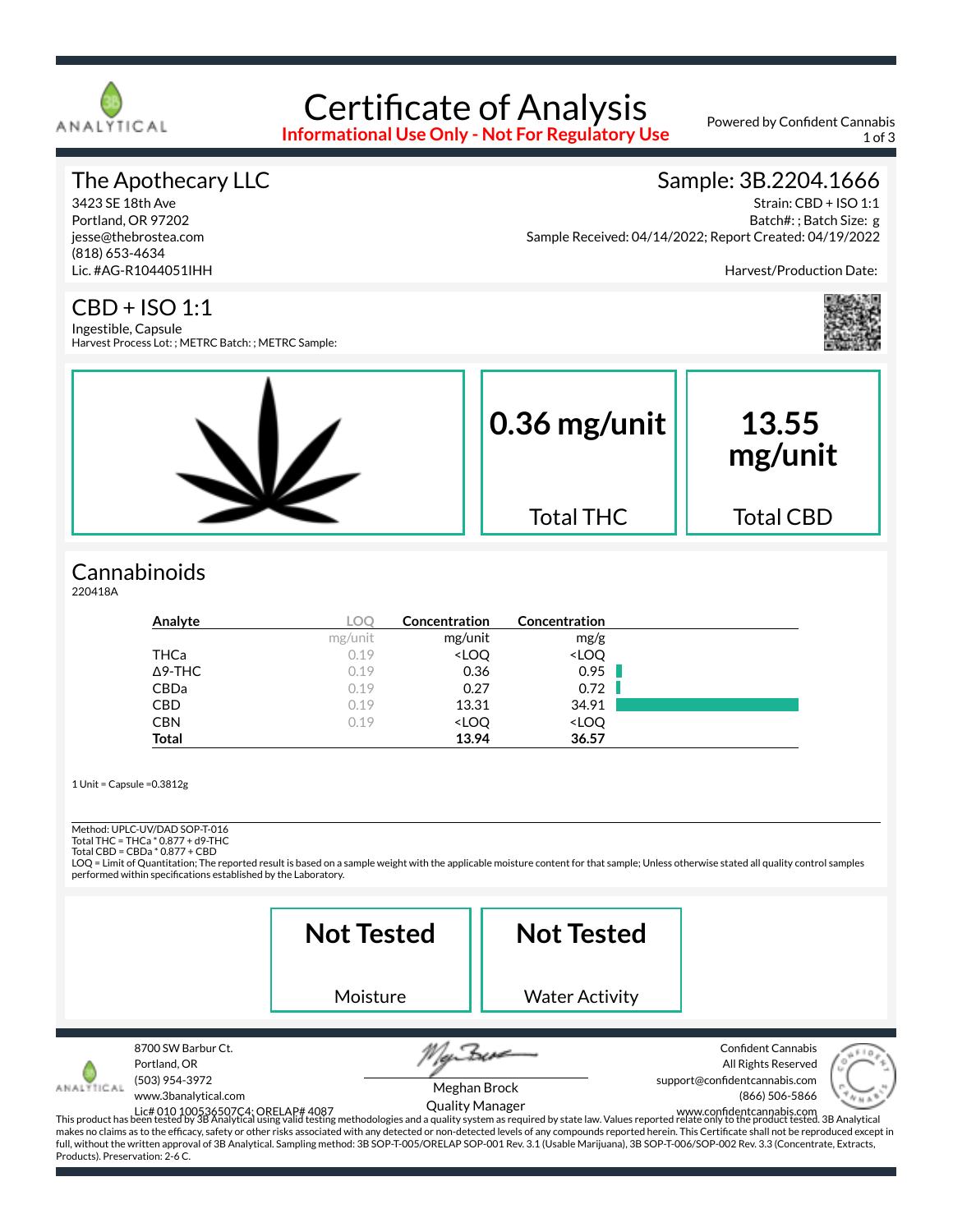

# Certificate of Analysis

**Informational Use Only - Not For Regulatory Use**

Powered by Confident Cannabis 2 of 3

#### The Apothecary LLC

3423 SE 18th Ave Portland, OR 97202 jesse@thebrostea.com (818) 653-4634 Lic. #AG-R1044051IHH

### Sample: 3B.2204.1666

Strain: CBD + ISO 1:1 Batch#: ; Batch Size: g Sample Received: 04/14/2022; Report Created: 04/19/2022

Harvest/Production Date:

# CBD + ISO 1:1

Ingestible, Capsule Harvest Process Lot: ; METRC Batch: ; METRC Sample:

# Quality Control Data

| <b>Analytical Batch ID</b> | <b>OC Sample ID</b> | Assay Name   | <b>QC Category Name</b> |
|----------------------------|---------------------|--------------|-------------------------|
| 220418A                    | 220418A-MB          | Cannabinoids | <b>Blank</b>            |
| <b>QC Notes</b>            |                     |              |                         |
| None                       |                     |              |                         |

| Analyte    | Amount recovered                 | <b>PASS/FAIL</b> |
|------------|----------------------------------|------------------|
| CBDa       | < LOO                            | PASS             |
| CBD        | <b>LOQ</b>                       | PASS             |
| THCa       | < LOQ                            | PASS             |
| <b>CBN</b> | < LOQ                            | PASS             |
| <b>THC</b> | <loo< td=""><td>PASS</td></loo<> | PASS             |



Confident Cannabis All Rights Reserved support@confidentcannabis.com (866) 506-5866



www.3banalytical.com

Lic# 010 100536507C4; ORELAP# 4087<br>This product has been tested by 3B Analytical using valid testing methodologies and a quality system as required by state law. Values reported relate only to the product tested. 3B Analyt makes no claims as to the efficacy, safety or other risks associated with any detected or non-detected levels of any compounds reported herein. This Certificate shall not be reproduced except in full, without the written approval of 3B Analytical. Sampling method: 3B SOP-T-005/ORELAP SOP-001 Rev. 3.1 (Usable Marijuana), 3B SOP-T-006/SOP-002 Rev. 3.3 (Concentrate, Extracts, Products). Preservation: 2-6 C.